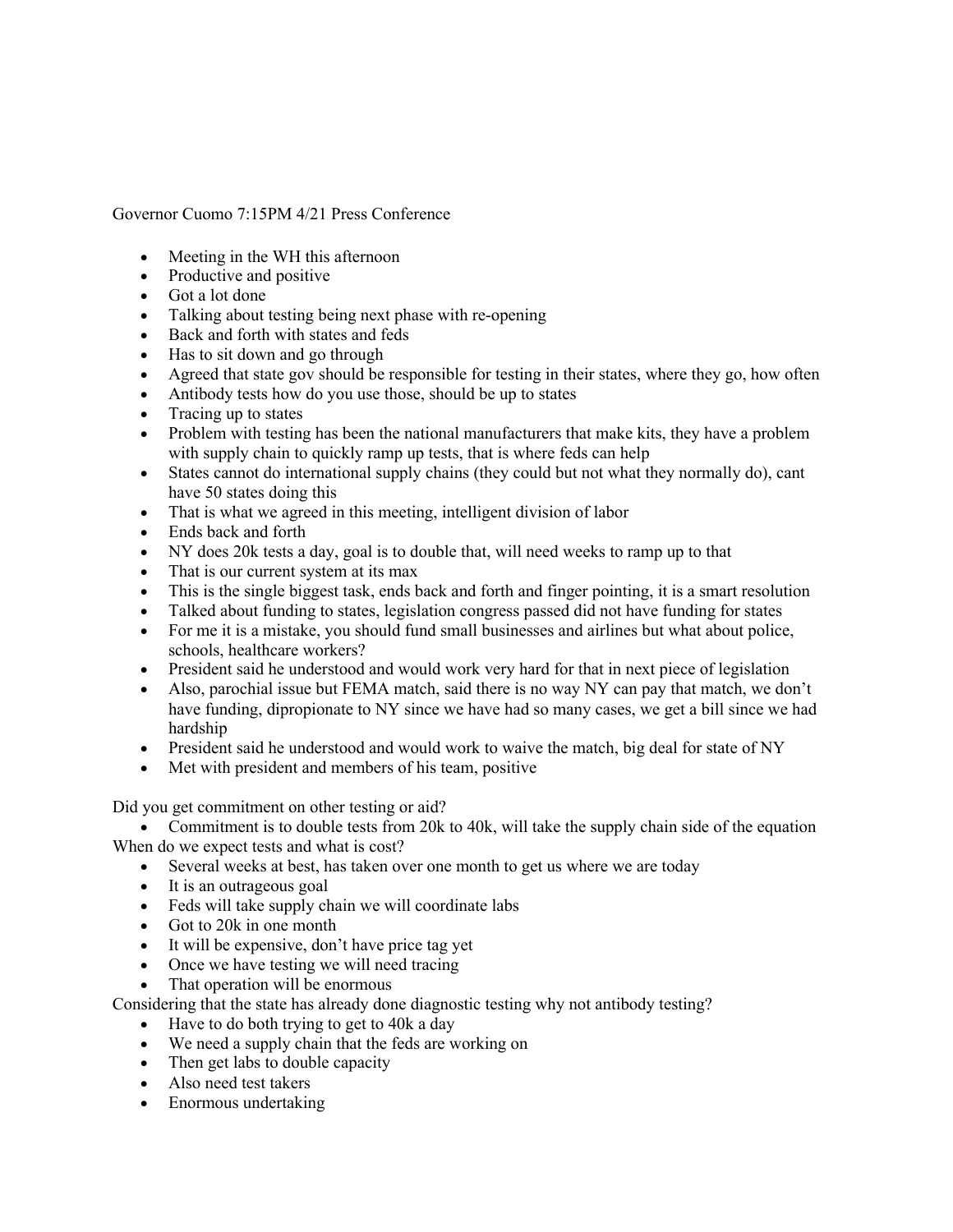- 40k is combined anti-body and diagnostic
- We know how many people died but don't have denominator, how many people had virus, that is antibody testing
- Need to figure out how to use tests

How will the president get there?

• We did not talk through the details

Who will get tests?

- Nursing homes, congregate facilities
- This is how you watch the meter
- It is across the board
- What is the purpose of each test?

Concerns about anti-body testing?

- What is the precision, some have questioned the reliability and usefulness
- Some say just because you have anti-bodies doesn't mean you can't get it again
- If that is true, what is the point in finding out other than to figure out rate of spread

How would regional reopening work?

- Has to be on geographic footprint that is workable
- If you don't do it that way you will see people move back and forth
- Harder to do that when you operate in a coordinated way
- Can't be local decisions
- These are real questions, don't want people to flood that region
- Regions in this state that have different situations
- But if you open those regions, they may other themselves up
- Never don't his before

You said yesterday there may be 20% cuts, since it is not there

- We will do a financial projections in a few days because we were all depending on federal funding
- I seem frustrated because I am frustrated
- Now in a position to tell school districts to expect a cut
- It is not politically sexy to fund the state
- When you can go hand it out to individuals that is more politically appealing
- Get why senate does what they do
- Also, they represent states that do not have same type of problem
- Senators from NY should represent NY

• Can't do a budget on "don't worry next time" especially when that promise was made and broken

Who decided to send Comfort back and way it worth it?

- It helped 172 people; they would say you are darn right it helped
- Look a projections we were dealing with
- CDC said in March you may need 2M beds in the nation…
- That is double national capacity
- You can't make 50k beds that fast
- Every expert said that is what you need
- Never made projections
- We reduced spread with NY PAUSE
- Yes we needed beds
- Every number is a person and a family, yeah they count
- Topic of ship came up, so whoever need it should have it
- Did you discuss the hydroxychloroquine?
	- No

What did you make of studies?

• Haven't even looked at them